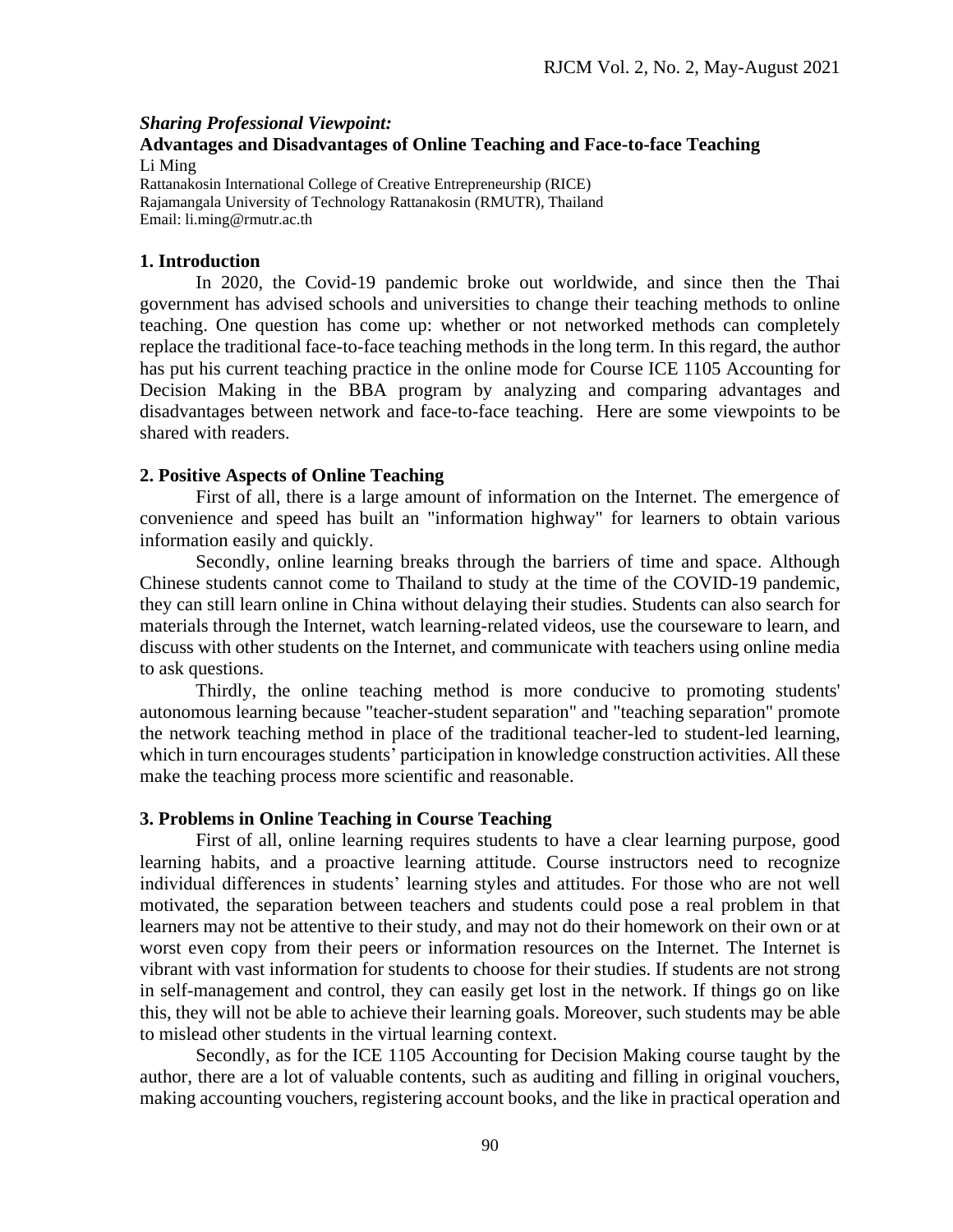training. With the current network teaching method, the author is very concerned over spatial difficulties which may delay students' opportunity to conduct practical training.

Thirdly, it is difficult to get spontaneous feedback from students via online teaching because the teacher cannot always observe their facial expressions and reactions in the online teaching session; the teacher only sees students on the screen and has to ask or guess the extent to which they have grasped the content in the lesson. It is also difficult to conduct group work or get quick reaction from individual students. From the author's experience, students tend to delay their responses or if at worst, turn off their video contact.

Fourthly, since ICE 1105 Accounting for Decision Making has a mid-term exam and a final exam, it is difficult to administer a genuinely rigorous closed-book exam via the online teaching method. Therefore, it is not easy for the author to know the actual learning situation on the students' side.

#### **4. Advantages and Problems of Face-to-Face Teaching**

As known, teachers are familiar with the face-to-face teaching method to obtain immediate feedback from students in the teaching process and can adjust their teaching strategies and learning activities as seen fit in a particular learning context. Teachers are sensitive to the learning atmosphere and pressure of teaching pace on students, and naturally willing to adjust the interactive process in support of students' learning. Whether specific points need to be explained or consolidated, could be done with ease in face-to-face situation. Both verbal and non-verbal cues from students can prompt the teacher's appropriate actions to facilitate students' learning. More importantly, face-to-face interactions enable the teacher to better supervise students who are rather passive in learning and encourage their participation in learning activities. However, the author is well aware that even with limitations of online teaching, the teacher should make best efforts to deliver online teaching to achieve the target learning outcomes at the time of the COVID-19 pandemic.

#### **5. Recommendations**

In the online teaching mode, teachers and students are physically separated but virtually united. To the author, it is very important to pay attention to the emotion factor in building social skills when communicating with students online. Interactions before opening and closing the lesson are vital in keeping a good interactive relationship with students. All files on the course plan, objectives, specific learning points and learning activities per lesson, learning outcomes, assignments, references, and evaluation criteria need to be sent to students one week before the first class for their self-preparation. The use of social media in support of communication throughout the course is advisable; students can then write questions, make suggestions, or even request clarification or consultation after class. The use of email or social media can boost communication between the teacher and students, and ensure that the former has provided well for the latter's learning conditions, the teaching process, and effective course monitoring for overall quality teaching.

#### **6. The Author**

The author Li Ming is a full-time lecturer in the BBA Program in Business Administration and Creative Industry, Rattanakosin International College of Creative Entrepreneurship (RICE), Rajamangala University of Technology Rattanakosin (RMUTR), Thailand. His research interest